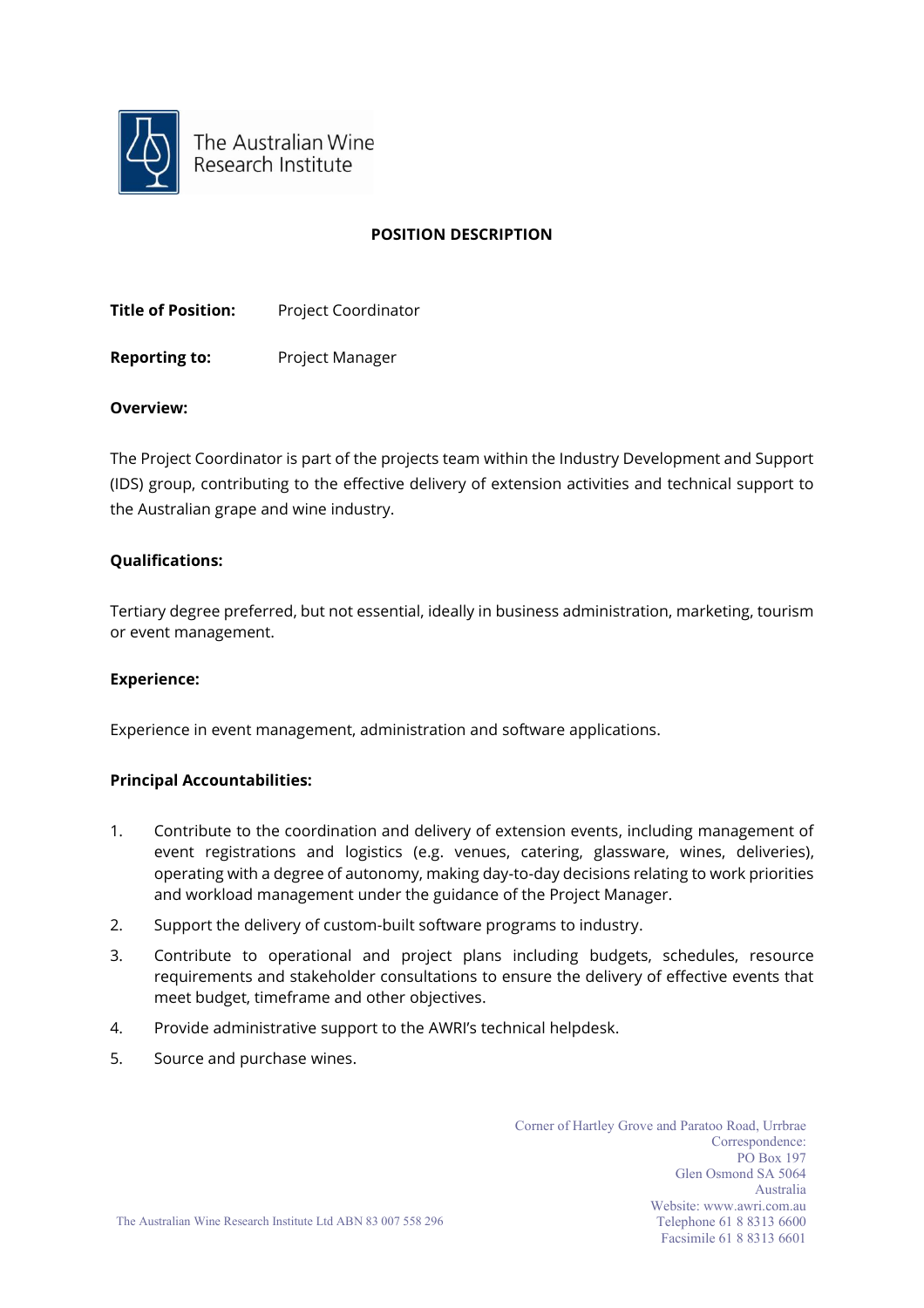- 6. Update and maintain website applications, calendars, schedules and budgets as directed.
- 7. In conjunction with the Project Manager, identify areas in which administrative support can be improved and efficiencies gained.
- 8. Contribute to the preparation of reports as required.
- 9. Undertake other duties as directed by the Group Manager Industry Development and Support, the Project Manager or the Managing Director.
- 10. Accept that all intellectual property, patents and discovery arising during the course of employment at the AWRI remain the property of the AWRI.
- 11. Promote the general well-being of the AWRI by ensuring that all contact with clients, staff or the public is performed in a professional and confidential manner.

## **Person specification:**

- 1. Demonstrated initiative and excellent organisational skills with strong emphasis on time management and managing competing deadlines.
- 2. Ability to work independently and as part of a team.
- 3. Ability to identify opportunities for improvements in work systems and implement changes in collaboration with their manager and colleagues.
- 4. A focus on customer service and continuous improvement.
- 5. Demonstrated skills in the use of a range of computer applications such as Microsoft Office, Outlook, Word, Excel, PowerPoint.
- 6. Willingness to use and/or learn a wide range of software applications (e.g. Slack, Trello, SQL, WordPress, Survey Monkey).
- 7. Excellent interpersonal skills and a capacity to build and maintain effective relationships with a range of stakeholders, including senior management, staff, industry contacts and other external parties.
- 8. Strong liaison, negotiation and influencing skills with demonstrated ability to promote and manage events with a wide range of parties and contacts at all levels.
- 9. Strong attention to detail.
- 10. Ability to plan activities, multitask and adapt to changing workplace priorities.
- 11. Hold a current drivers' licence.
- 12. Willingness and ability to travel within Australia to undertake project work.
- 13. Ability to undertake manual handling activities.

# **Workplace Health and Safety Responsibilities:**

Employees and students must take reasonable care to protect their own health and safety, and have responsibilities to:

1. Ensure that they do not increase the risk to the health, safety or welfare of others through any act or omission.